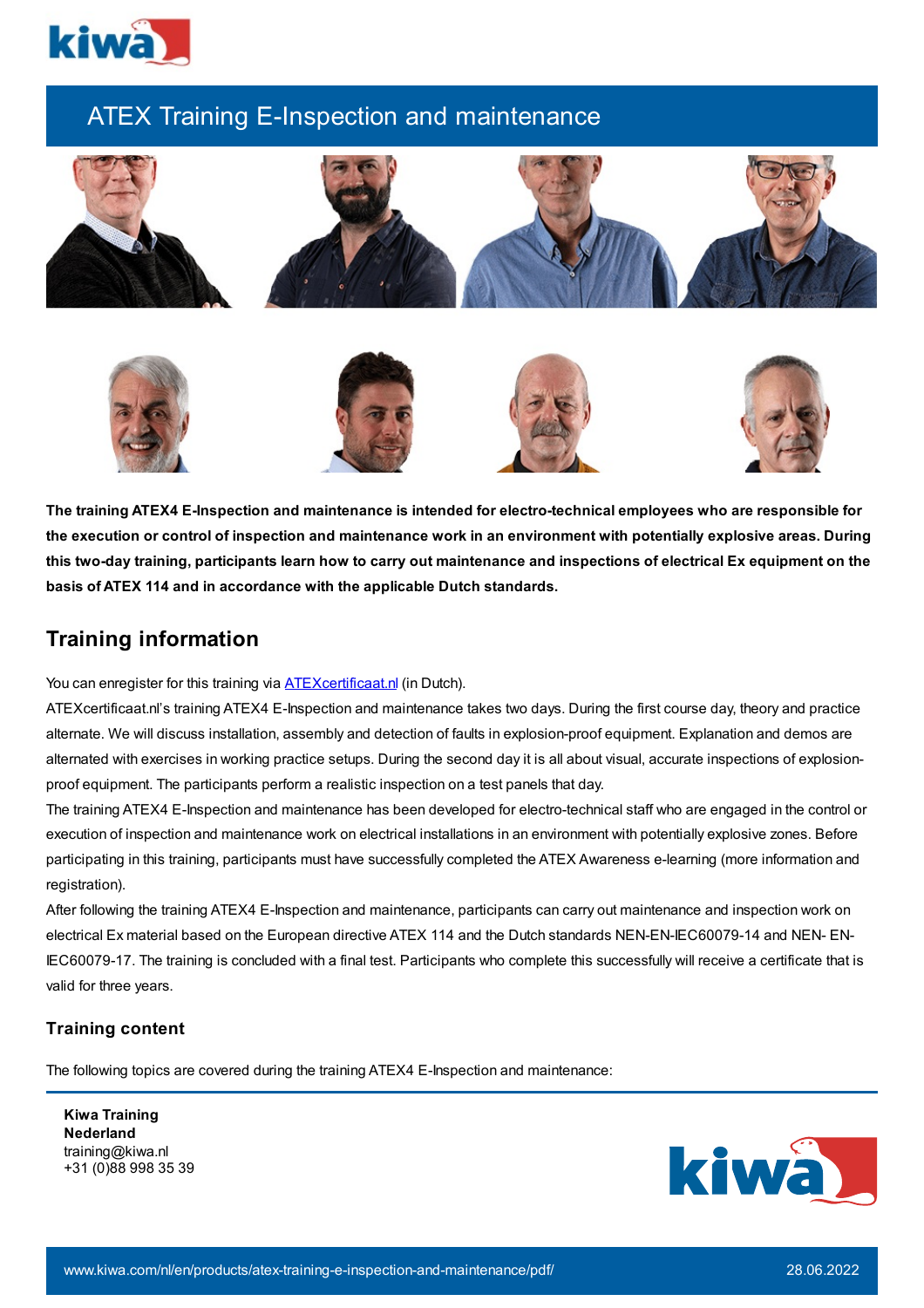

- Guidelines ATEX 114 and ATEX 153 guidelines/Dutch legislation (Working Conditions Act);
- Regulatory inspections (working conditions act, BRZO, permit, PGS, standards);  $\bullet$
- Select equipment based on ATEX coding and zones;
- Working with certificates, installation and assembly requirements;
- Select the right swivels for various housings;
- Correct installation of cable glands with certain cables;
- Plant lay-out;
- Motor protection components and settings;
- Earthing and liquidation;
- Mounting and detecting faults in zoned areas;
- Drafting inspection plan for zero inspection: detailed inspection, periodic inspection: visual or accurate inspection;
- Expertise of inspectors;
- General inspection points;
- Inspection points per protection method;
- Security protections Ex-e;
- Safe measurement in zoned areas;
- Inspection of ATEX work equipment;
- Repairs: what are you allowed to do yourself, what is not done and how do you determine that?
- Assessment criteria Inspectorate SZW;
- Practice: perform visual and accurate inspection on test panels.

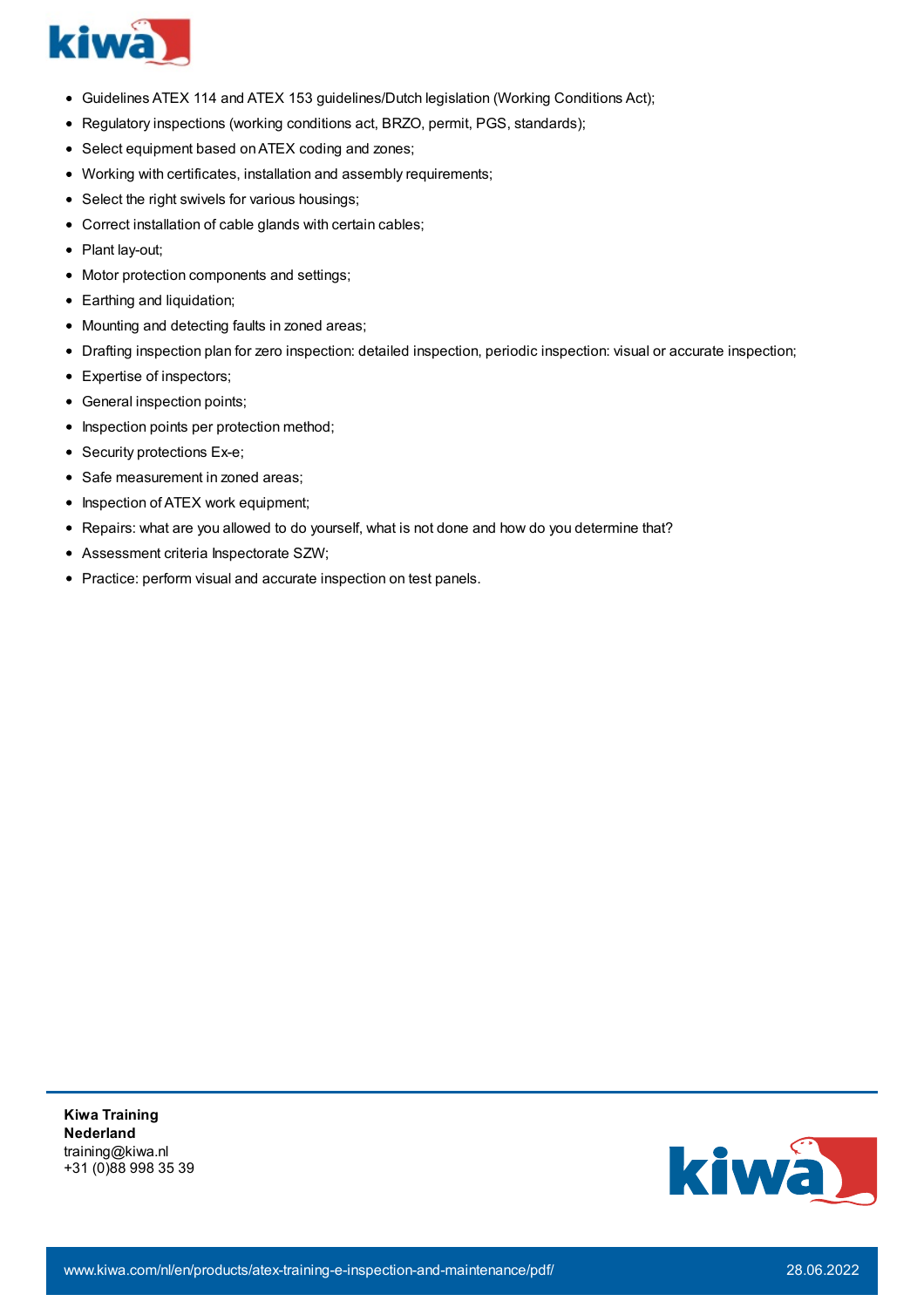

## **Practical information**

#### **Practical information**

- Course duration: 2 days (9 am 5 pm, including lunch);
- $\bullet$  Course price: € 895 per participant (also possible in-company, inquire about the possibilities);
- Location: Kiwa Training, Wilmersdorf 50, 7327 AC Apeldoorn.

ATEXcertificaat.nl is a label of Kiwa's VCANederland. ATEXcertificaat.nl works closely with consultancy firm U & D Industrial Safety BV and Kiwa Exvision for its training courses. Our courses are provided by professional teachers with practical experience. ATEXcertificaat.nl has the quality mark of the Dutch Council for Training and Education (NRTO) for quality and professionalism.

**Kiwa Training Nederland** training@kiwa.nl +31 (0)88 998 35 39